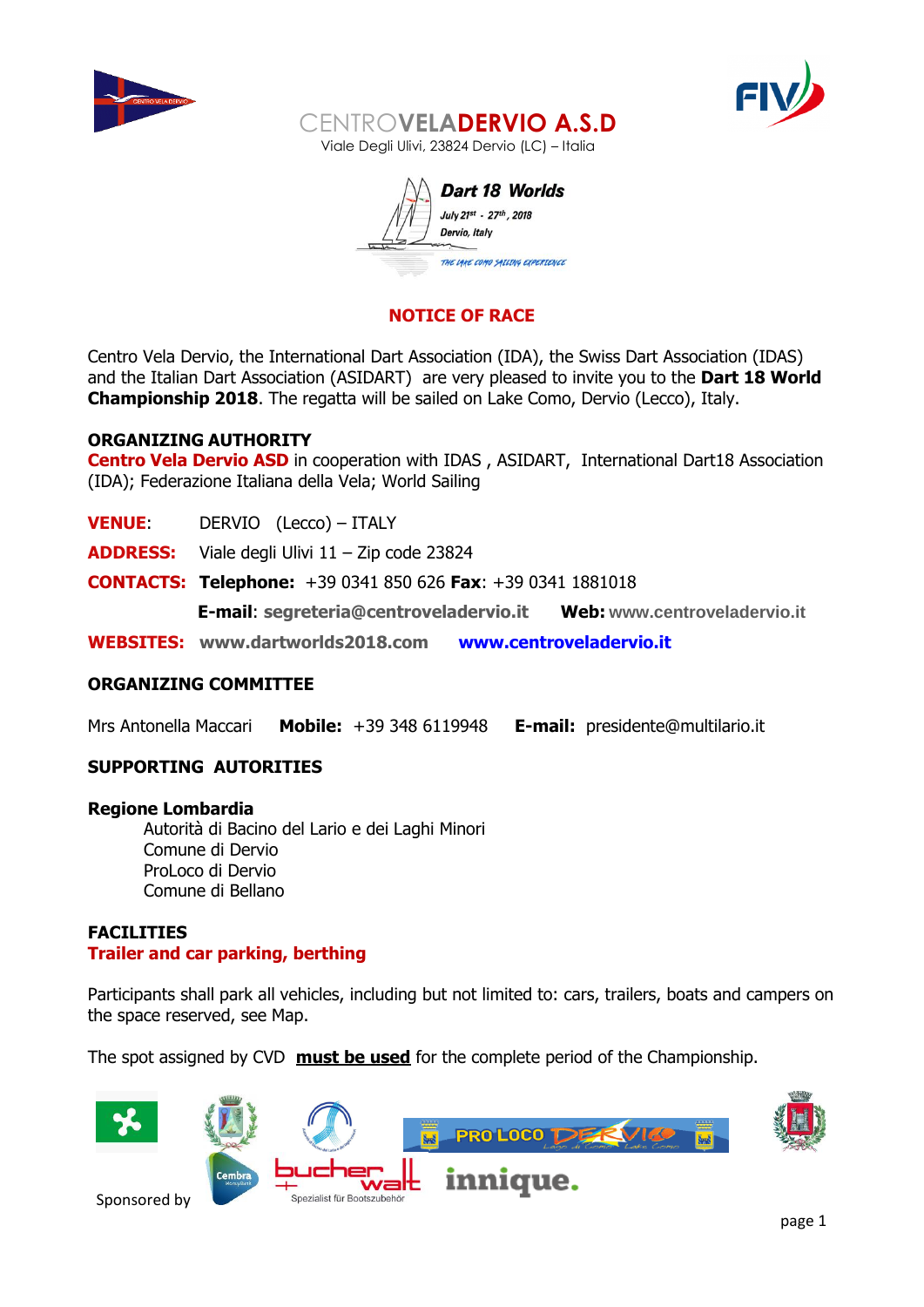



Dart 18 Worlds July 21st - 27th, 2018 Dervio, Italy THE VAKE COMO SAILING EXPERIENCE

Detailed information will be on the Map on website **[www.dartworlds2018.com.](http://www.dartworlds2018.com/)**

# **FURTHER INFORMATION**

# **Accomodation and how to get there**

Booking Information about residences, Hotels, B&B, apartments, camping, bar and restaurant as well as a map of how to get there are available on the website: **[www.dartworlds2018.com](http://www.dartworlds2018.com/)**

The notation"(DP)" in a rule in the NOR means that the penalty for a breach of that rule may, at the discretion of the Jury, be less than disqualification.

# **1. RULES**

- 1.1 The regatta will be governed by the rules as defined in the World Sailing(WS) Racing Rules of Sailing (RRS).
- 1.2 The regatta will be governed by the IDA Championship rules, if not superceded by this Notice of Race or the Sailing Instructions.
- 1.3 Federazione Italiana della Vela (FIV) prescriptions 1, 2, 4, 5, 6, 9, 10,11 and 12 will apply (Appendix 1). All the Italian competitors shall be FIV members and have a valid medical certificate.
- 1.4 Boats shall carry their full sail numbers and their National Identification Letters on the mainsail. These to be affixed to the panel under the sail numbers. This modifies RRS 77 and Appendix G.
- 1.5 Any changes to this Notice of Race (RRS 89.2) will be posted on the website. If there is a conflict between languages, English language will prevail.

# **2. ADVERTISING AND IDENTIFICATION (DP)**

In accordance with ISAF Regulation 20.4, boats may be required to display bow numbers and advertising supplied by the Organizing Authority.

For Italian Sailors the "license to display advertising used by the competitor" is mandatory.

Competitors will receive the Bow Number/Spot number in advance, will be posted on the website by 1st May 2018, where they will find also the Map Parking boats and trailers Areas. Competitors will receive his number sticker at the Registration Office. It must be fixed on the boat as specified by the rules in the SI.

# **3. ELIGIBILITY AND ENTRY**

3.1 The regatta is open to all the boats of the International Dart 18 Class.

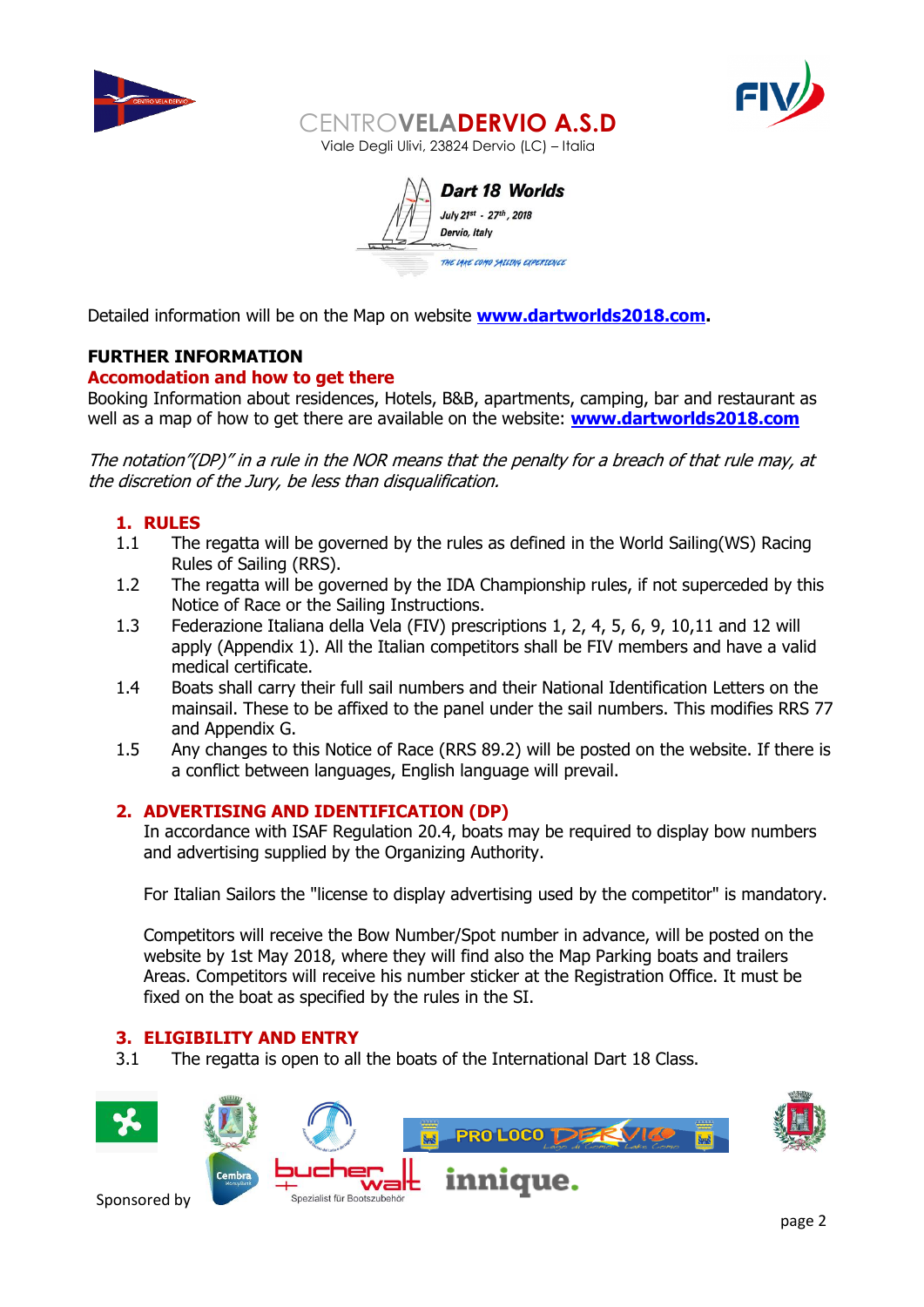



Dart 18 Worlds July 21st - 27th, 2018 Dervio, Italy THE LAKE COMO SATLING EXPERTENCE

- 3.2 Competitors shall be member of their National Dart18 Class Association and of their National Authority. Membership will be checked at registration time.
- 3.3 Italian competitors shall be members of FIV with a valid medical certification, as by point 1.3 of this NOR.
- 3.4 Eligible boats may enter by completing the Official Entry Form available on the event website: [http://www.dartworlds2018.com](http://www.dartworlds2018.com/) and payment of the entry fee, as specified in point 4 of the Notice of Race. Entry Fees are to be paid by bank order within 14 days of the online registration.
- 3.5 Entries will only be confirmed when payment is received. The status of each entered boat (confirmed or unconfirmed) will be posted weekly on the championship website.
- 3.6 Each competitor shall sign the registration form at the Registration Office. Registration must include third party liability insurance for € 1.500.000.- , as specified in Point 18 of this Notice of Race. The Registration Office is located inside the Venue of CVD. A crew is entered only when all the registration requirements are satisfied.
- 3.7 Minimum age to compete:
	- Italian competitors should be 12 years old minimum;
	- International competitors are subjected to their local Federation rules and must show an official document about the minimum age to compete.

# **4. FEES Entry fees deadlines:**

| By 31th January 2018:  | 340 Euros |
|------------------------|-----------|
| By 30th April 2018:    | 360 Euros |
| After 30th April 2018: | 390 Euros |

-Junior Teams<sup>\*</sup>: 200 Euros ; after 30<sup>th</sup> June: 250 Euros

\*Junior Teams must have both crew members under 21 at the time of the Regatta.

# **Entry Fees will be paid to the Dart18 World Championship, as follows:**

**Swift code (BIC):** POSOIT2102U

**Bank Account Name:** Centro Vela Dervio ASD - Viale degli Ulivi 11 – 23824 **Bank:** BANCA POPOLARE DI SONDRIO, AGENZIA 057 – DERVIO **Iban:** T9400569651230000009353X30

**The Entry fee is none-refundable. Bank transfer costs are to be paid by the competitors.**

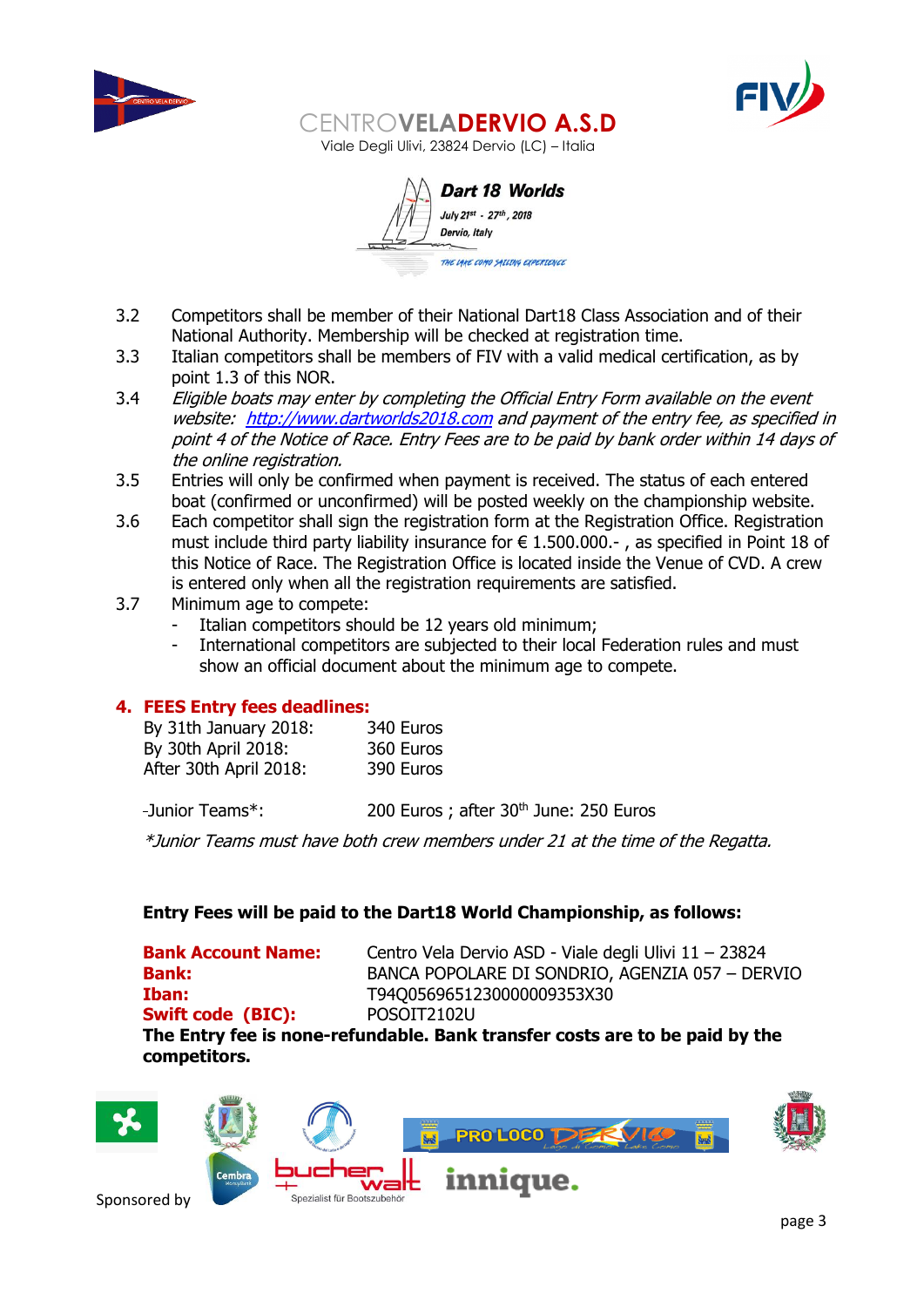



Dart 18 Worlds July 21st - 27th, 2018 Dervio, Italy THE LAKE COMO SATLING EXPERTENCE

# **5. RACING FORMAT**

- 5.1 The regatta consists of a single fleet series. Racing course is available on **Appendix 2**, in accordance with Rule 7 of the IDA Championship Rules.
- 5.2 10 Races are scheduled.

# **6. REGISTRATION AND EQUIPMENT INSPECTION, RACES AND SOCIAL EVENTS CALENDAR**

- 6.1 REGISTRATION Registration will take place on CVD Sailing Club Area - Opening hours **Friday 20th July** 3pm - 6pm **Saturday 21th July** 10am - 1pm and 3pm - 6pm **Sunday 22th July** 9am -10.30am 11am Skipper & coach meeting
- 6.2 RACE SCHEDULE

**Monday** 23th July 2 races, if possible **Tuesday 24th July** 2 races, if possible **Wednesday 25 Thursday 26th July** 2 races, if possible **Friday 27th July** 2 races, if possible

**Saturday 21th July** 6pm OPENING CEREMONY at Boldona Park. **Sunday** 22th July 12.30 am: "Only one round Practice Race"; 1.30 pm 2 races, if possible. reserve day/recovery day **Prize Giving Ceremony to be held asap after races and protest time at Boldona Park**

- 6.3 Warning signal time on July 23th and the following Racing Days will be noticed on the official notice board. If a notice is not posted on the official notice board, the warning signal will be sounded at 12.30 am.
- 6.4 Every day, all races will be started as soon as practicable after the finish of the previous race.
- 6.5 No further warning signals will be posted after 4pm on the last day of racing.
- 6.6 Race Committee, where necessary, may re-schedule the race program at its sole discretion.
- 6.7 No more than 3 races per day will be sailed (the third race will be sailed in accordance with Rule 6.e. of the IDA Championship Rules).
- 6.8 A full Social Events program will be available on the Championship website by  $30<sup>th</sup>$  April 2018.

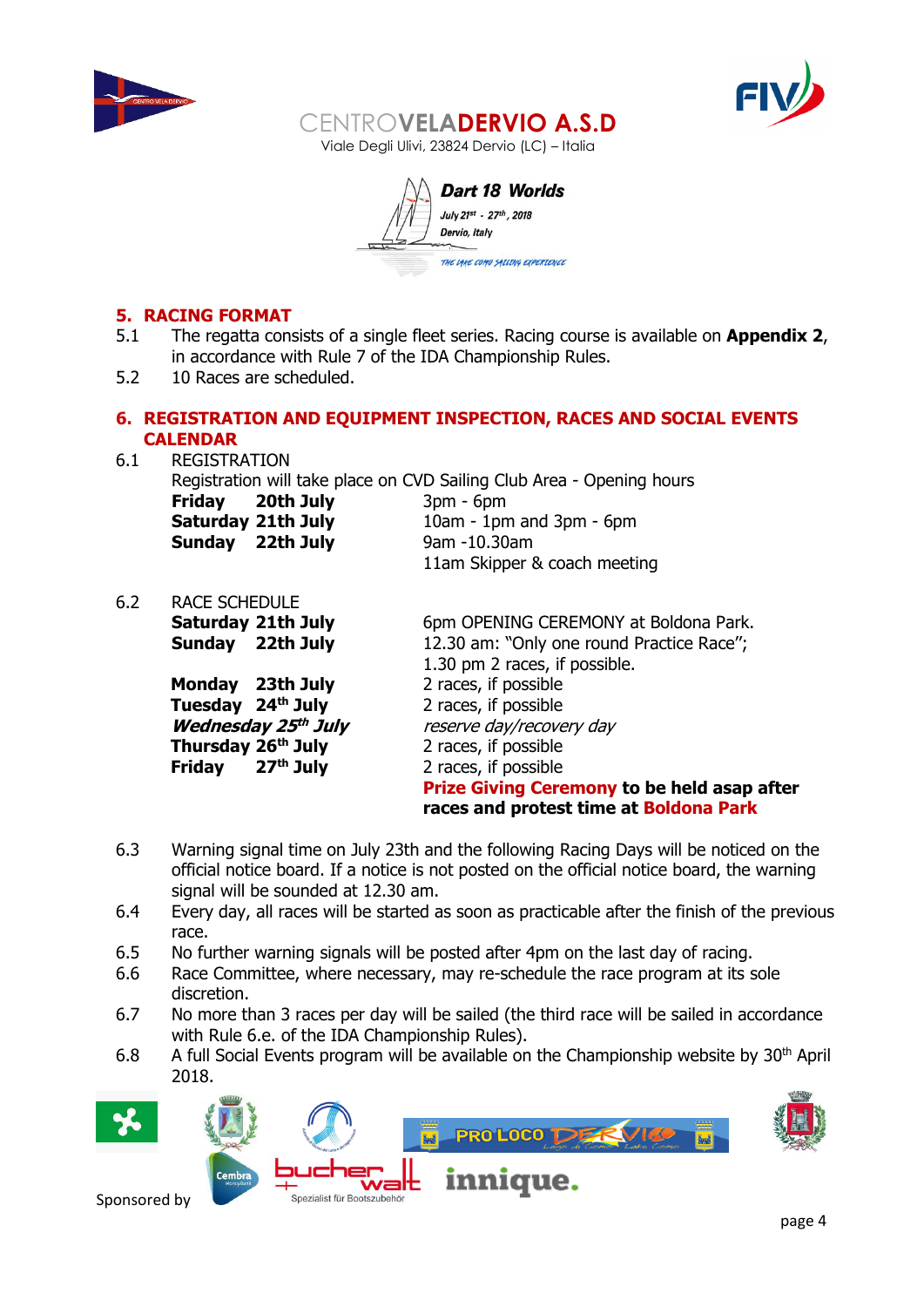



Dart 18 Worlds July 21st - 27th, 2018 Dervio, Italy THE LAKE COMO SAILING EXPERIENCE

# **7. MEASUREMENTS AND INSPECTIONS**

- 7.1 Each boat shall produce a valid insurance certificate, as specified in Points 3.5 and 18 of this Notice of Race.
- 7.2 Equipment inspection will be carried out in compliance with the rules of the IDA and the RRS. Information on equipment inspection will be posted on the official notice board. Crews shall attend the inspection with the equipment that will be used to race. Competitors shall use only one set of hulls, one set of sails, and one set of rudders, which shall be inspected and approved at the inspection. Any alterations to the approved boat parts must be checked and approved by the Jury.
- 7.3 **Equipment inspection** will take place at a specially allocated space, as advised by CVD, on the following dates and times:

| <b>Saturday 21th July</b> | $10am - 1pm$ and $2pm - 6pm$ |
|---------------------------|------------------------------|
| Sunday 22th July          | $8am - 10.30am$              |

7.4 Extra inspection time will be at the discretion of the Measurer.

# **8. SAILING INSTRUCTIONS**

The Sailing Instructions will be available from July 21th 2018 and will be posted on the website [www.dartworlds2018.com](http://www.dartworlds2018.com/) - by  $1<sup>st</sup>$  May 2018. Hard copies will be available at Registration time.

# **9. RACE AREA**

The race area will be placed on the north side of Lake Como, between Pianello Lario and Dervio.

# **10.THE COURSE**

The race course will be up and down, as shown in the diagram in Appendix 2.

#### **11.PENALTY SYSTEM**

- 11.1 An International Jury will be appointed. Decisions of the International Jury will be final as stipulated in RRS 70.5. 11.2
- 11.2 The Two-Turns Penalty is replaced by the One-Turn Penalty, to include one tack and one gybe. This changes RRS 44.1

# **12.SCORING**

12.1 Appendix A, Low point system , will apply.

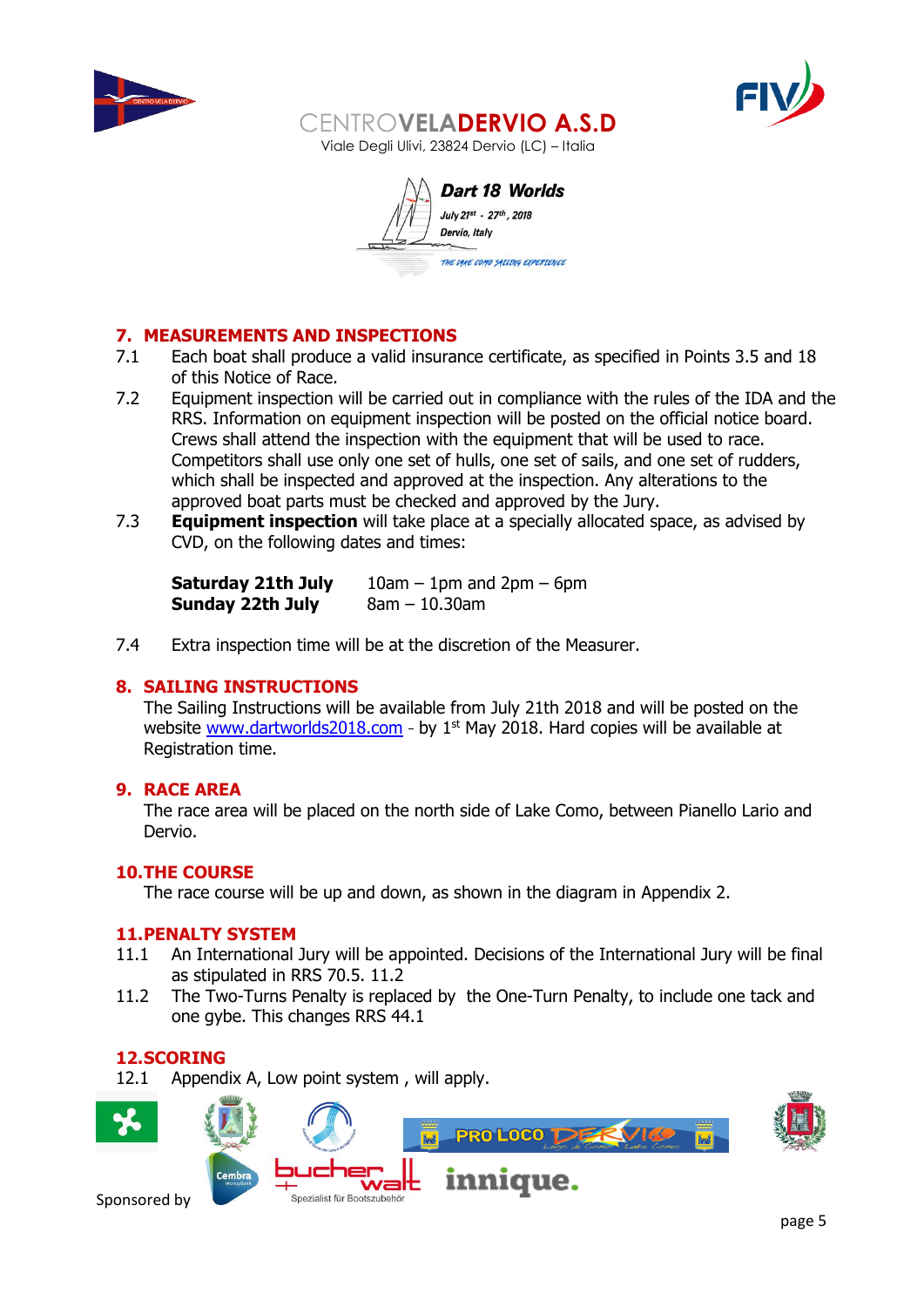



Dart 18 Worlds July 21st - 27th, 2018 Dervio, Italy THE LAKE COMO SATLING EXPERIENCE

- 12.2 Four races are required to constitute the Championship a series.
- 12.3 When 5 or more races have been completed, a boat's series will be the total of her race scores excluding her worst score.
- 12.4 When 9 or more races have been completed, a boat's series will be the total of her race scores excluding her two worst scores.

#### **13.SUPPORT BOATS (DP)**

All Support and Coaches boats shall be registered at the Registration Office during the registration time, and are required to display their national Flag or country letters. Support boats with team leaders, coaches and other support personnel shall stay outside the racing area while racing. Support boats shall comply with any Race Committee and Organizing Committee request. Parking Area boats support on the Map.

# **14.BERTHING (DP)**

Boats shall be kept in their assigned places in the Parking boat Areas( see Map on website) The SPOT assigned by CVD must to be used for the complete period of championship.

#### **15.RADIO and MOBILE PHONE COMMUNICATION (DP)**

Except in an emergency, a boat shall neither make radio transmissions while racing nor receive radio communications not available to all boats. This restriction also applies to mobile phones.

#### **16.PRIZES**

Prizes will be awarded as follows:

- Class perpetual trophies and Dart18 Worlds 2018 trophies for each  $1^{st}$  to  $5^{th}$  place
- for each crew from  $6<sup>th</sup>$  to  $10<sup>th</sup>$  place
- to the top 3 youth crews until 21:  $1<sup>st</sup>$  place will be awarded as 'Dart18 until 21 World Champion'
- to the best female helmsman

#### **17.DISCLAIMER OF LIABILITY**

Competitors attend the regatta entirely at their own risk as specified in Rule 4, Decision to Race. The Organizing Authority will not accept any liability for material damage, personal injury, or death sustained in conjunction with, prior to, during or after the regatta.

# **18.INSURANCE**

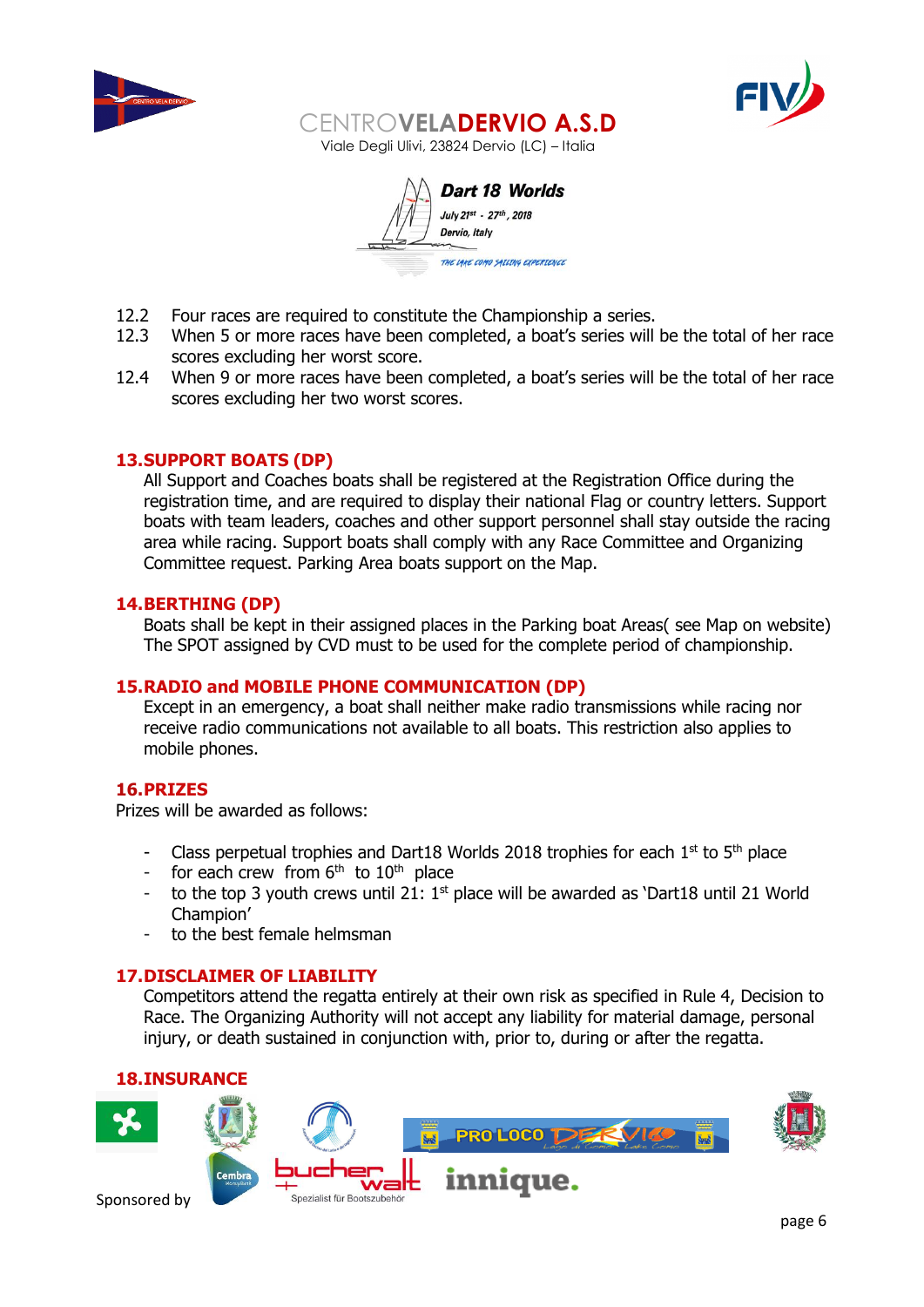



Dart 18 Worlds July 21st - 27th, 2018 Dervio, Italy THE LAKE COMO SAILING EXPERIENCE

Each participating boat shall be insured with a valid third-party liability insurance with a minimum cover of EUR 1.500.000 per incident or equivalent value in the crews local currency.

# **19. MEDIA RIGHTS, CAMERAS AND ELECTRONIC EQUIPMENT**

- 19.1 By participating in the event, competitors automatically grant to the Organizing Authority and their sponsors the right in perpetuity to make, use and show, from time to time at their discretion, any motion pictures and live, taped or filmed television and/or other reproductions of the athletes during the period of the competition, without compensation.
- 19.2 Competitors may be required to attend a media press conference or may be required for interviews.

#### **20.RACE OFFICE**

The Race Office is located in CVD Sailing Club and will be open on **SUNDAY July 22th** 9am - 5pm.

**Address:** Centro Vela Dervio ASD, Viale degli Ulivi 11 – 23824 Dervio – Lecco **Phone:** +39 0341 850626 **Fax:** +39 0341 1881018 **E-mail:** [segreteria@centroveladervio.it](mailto:segreteria@centroveladervio.it)

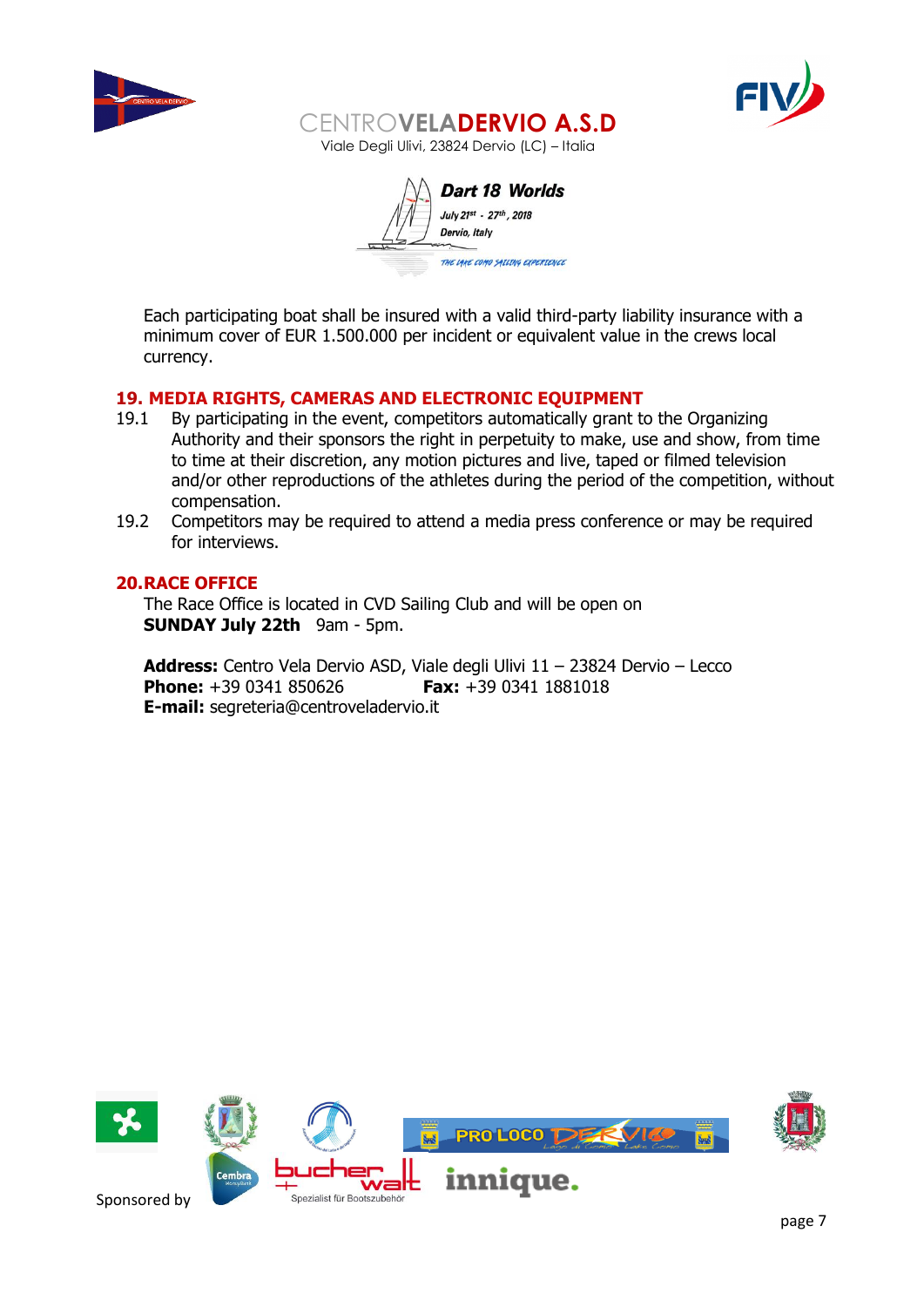



Dart 18 Worlds July 21st - 27th, 2018 Dervio, Italy THE LAKE COMO SAILING EXPERIENCE

# **APPENDIX 1 Prescriptions from Federazione Italiana della Vela (FIV)**

FIV states that in case of different interpretation of these prescriptions, the English text prevails.

# **1 – Race Signals**



"N" over "AP" – Danger signal: displayed by any Race Committee vessel of the event together with 3 sounds means: "All races *started* are *abandoned* and all races not *started* are *postponed*. Immediately do reach the harbour or the closer shelter". Further signals ashore.

# **2 - Rule 63.4 Conflict of interest**

FIV prescribes that any member of the Protest Committee that is a relative to the third degree or more, or carrying out duties as a member of elected bodies and/or a racing class technician, instructor and/or coach of the Club of one of the parties will be considered as having a Conflict Of Interest under RRS 63.4 and shall not take any part in the hearing. Same prescription, by analogy, apply to umpired fleet races, match races, team races, radio sailing races and when Appendix P applies.

# **4 - Rule 67**

a) Boats entering races shall have a third party liability insurance with a minimum cover of €1.500.000,00. It is possible to enter an event if covered by a personal valid third party liability insurance with the same cover ( $\epsilon$  1.500.000,00), regardless of the boat in use, but covering and ensuring the individual sailor. For radio sailing races, the third party liability insurance minimum cover is €.50.000,00.

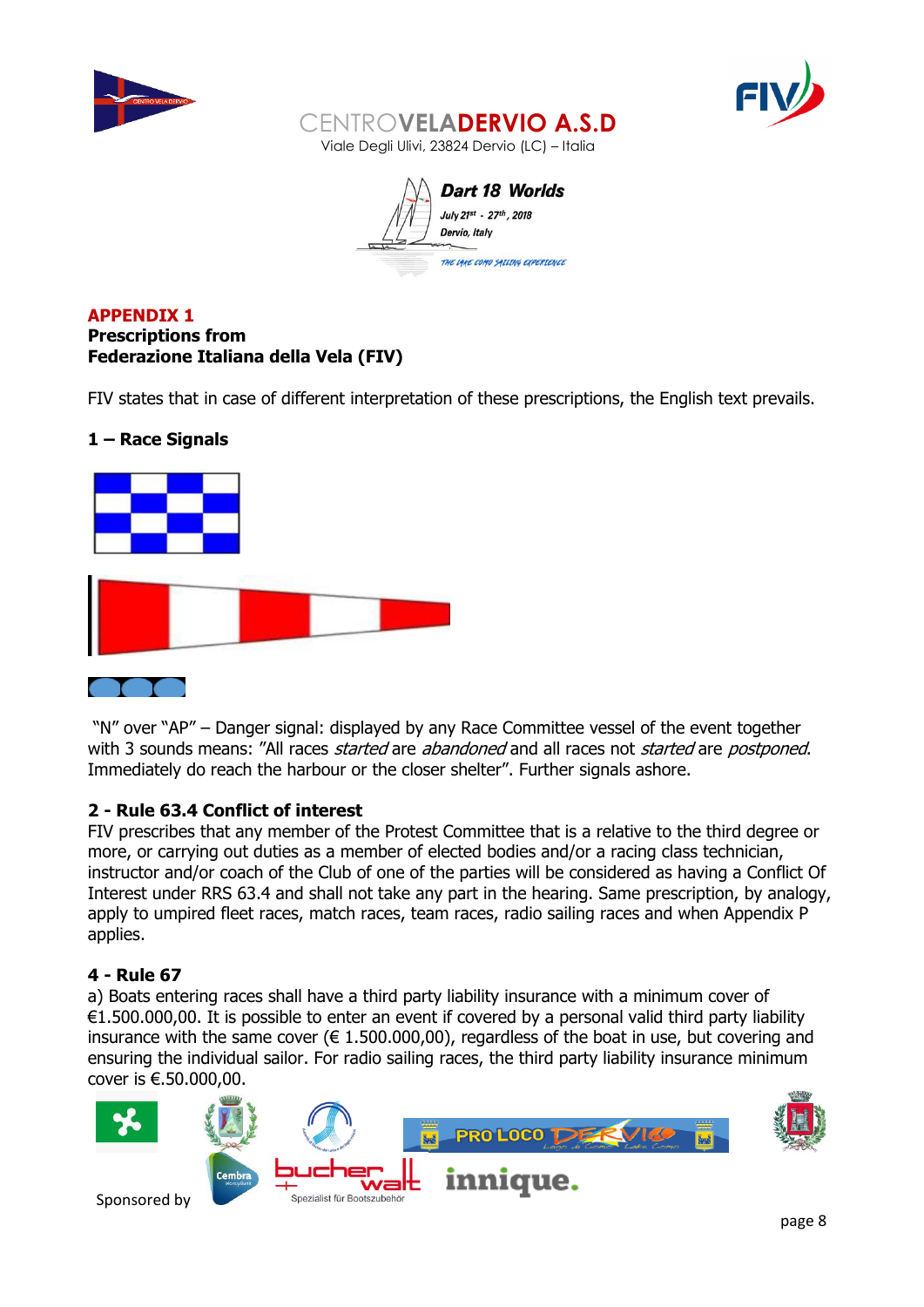



Dart 18 Worlds July 21st - 27th, 2018 Dervio, Italy THE LAKE COMO SATLING EXPERIENCE

b) Protest committee, International Jury or appeal jury shall make their decision based exclusively on *The Racing Rules of Sailing*. Any issue of liability or claim for damages arising from an incident while a boat is bound by *The Racing Rules of Sailing* or by the IRPCAS shall not be dealt with.

# **5 - Rule 69**

FIV prescribes that, automatically and without any proceedings, all competitors having their eligibility suspended by other MNAs or by World Sailing are not eligible in any event held in Italy under FIV jurisdiction throughout the time of their ineligibility.

# **6 - Rule 70.5, Rule 89, Appendix N, Unappealable Juries, Race Committees.**

# **a) Events with not appealable Jury**

FIV prescribes that not appealability of a Jury according to RRS 70.5(a) and (b) must be approved by FIV before being included in the notice of race end in the sailing instructions. The request shall be made by the OA at least 60 days before the event and shall propose the names of all jury members. A copy of the FIV letter of approval shall be displayed on the official notice board. For the events where the Organizing Authority is the FIV, not appealable juries can be appointed by the FIV according to RRS 89.2(b) and 70.5(b), without any request by the affiliated clubs.

# **b) Appointment of International Juries**

The decision to appoint an International Jury according to the requirements of Appendix N, for events taking place within it's jurisdiction, shall be approved by FIV before to be published in the notice of race, except for World Sailing events or when an International Jury is appointed by World Sailing under RRS 89.2(b).

With the exception of the International Juries appointed by the World Sailing, in all events included in the FIV calendar of events the International Jury will be appointed by the FIV. A copy of the FIV letter of appointment shall be displayed on the official notice board.

# **c) Umpired events**

In all match races, team races and in the events where Addendum Q applies or other events where umpiring is foreseen, the protest committee decisions are not appealable. In these events the race official (and PRO if foreseen), the protest committee chairman shall be a Race Official with special skill for this tipe of event. All the appointments will be made by the FIV. A copy of the FIV letter of appointment shall be displayed on the official notice board.

# **d) Appointment of race committee**

The appointment of the event PRO and ROs, excluding appointment made by World Sailing according to RRS 89.2(b), shall be made by FIV.

Class Technical Delegate (CTD) and Class Course Representatives (CCR) nominated by the international classes recognized by World Sailing shall have only consultative powers with regard to the specific knowledge of the class (wind speed limit, course length, course changes,

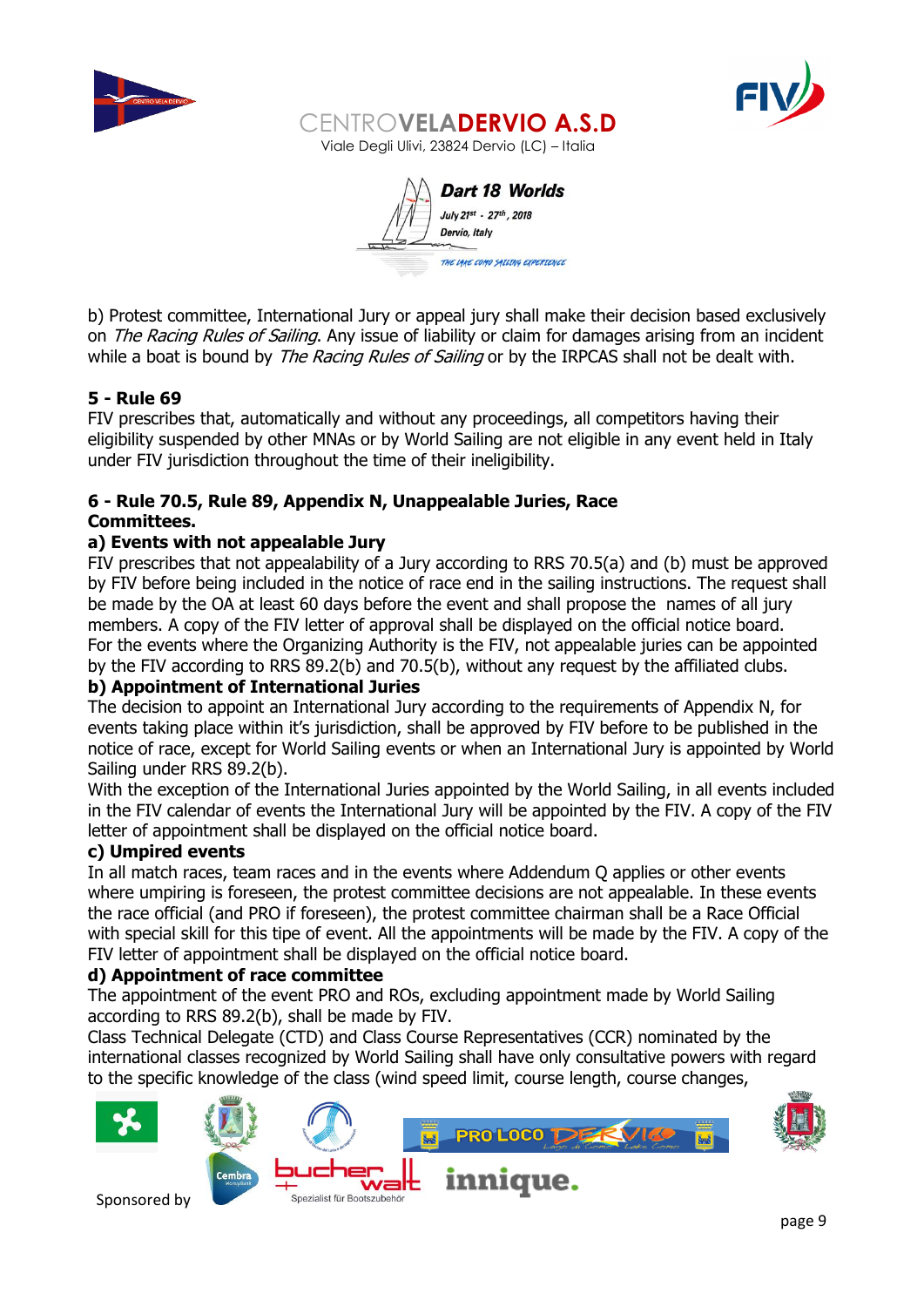



Dart 18 Worlds July 21st - 27th, 2018 Dervio, Italy THE VAKE COMO SAILING EXPERIENCE

abandonment, etc.), but the final responsibility for the choices will be the sole responsibility of the PRO and RO appointed by FIV.

# **9 – Rule 88.2**

FIV prescribes that, unless authorized in writing, FIV prescriptions shall not be changed or cancelled by the notice of race or sailing instructions for the events held in the waters within FIV jurisdiction. Nevertheless in the international events organized by World Sailing, according to RRS 89.1(a), held in the waters within FIV jurisdiction, these prescriptions do not apply.

# **10 - Rule 89.1**

FIV prescribes that in all cases foreseen in RRS 89.1, points (d) to (h), for events held within Italian waters, his approval is mandatory.

In addition, if the class is not recognized by the World Sailing and / or FIV itself, a special authorization to use Italian Race Officials in the Regatta is required.

# **11 - Rules 89.2(c), 91(a) and (b)**

FIV prescribes that for the race Officials appointment his approval is needed.

# **12- Appendix P**

Sailing instruction may change the penalties foreseen in Appendix P ( for instance always using RRS P2.1) but the change shall always be preventively approved by FIV.

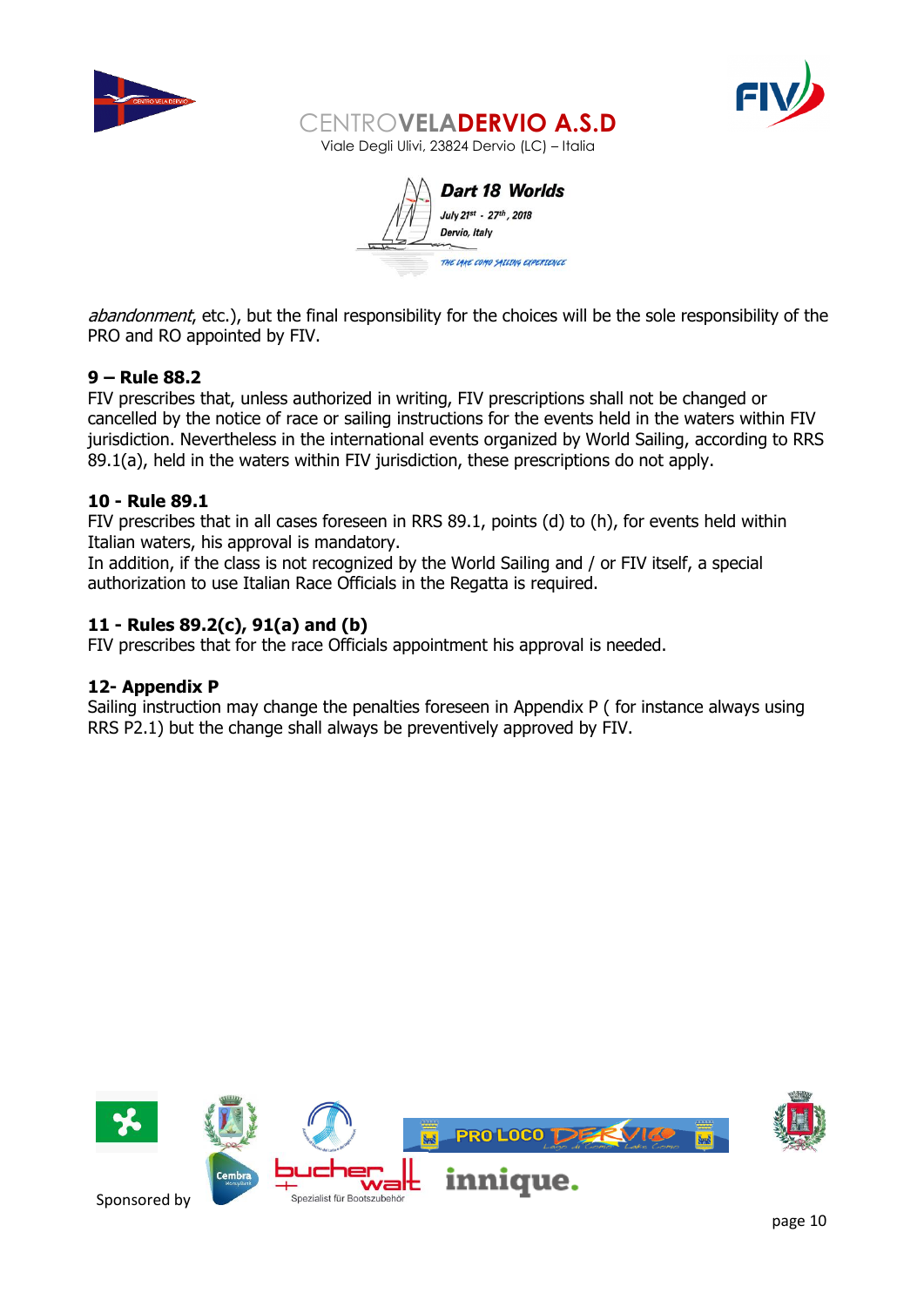





# **APPENDIX 2:**

Diagram of course. **Start - 1 - 2 - 3A/3B - 1 - 2 - 3A/3B - 1 - 2 - S - Finish.**